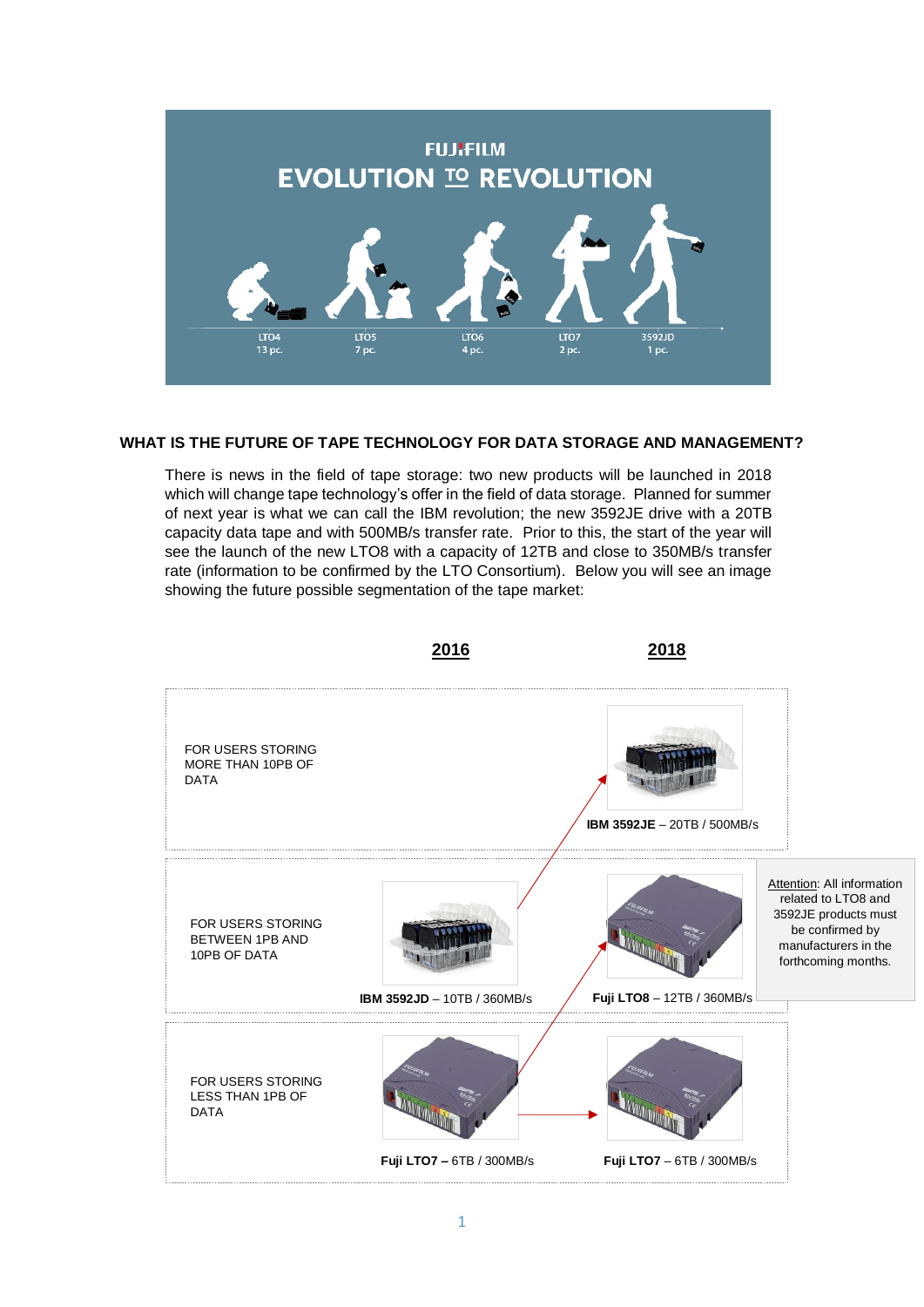### **Genesis of the creation of the two new products and explanations:**

The launch of these two new tapes is a consequence of user demand. The significant growth in the creation of new digital data has considerably accelerated the development of new solutions to help resolve the challenges faced by digital data users. However, the needs of users vary according to their own individual situations. To address these needs, IBM and Fujifilm have listed the desires and projections of thousands of users to determine the future needs of each segment. Below is a summary of the data that we have collected around the world:



Note, for example, in the table above that:

- Most storage capacity requirements for medium-sized companies range from 80TB to 1PB. The same companies have explained that transfer rates between 120MB/s and 220MB/s will still be suitable for them within the next 3-4 years. (See red lines)
- The category ''Large users'' brings together all companies that use capacities greater than 1PB, besides key segments such as Broadcast, Scientific or Remote Sensing. This segment includes large companies such as banks, government organizations and large industries. We can see from the table above that the "Large user" segment is more concerned with the issue of floor space reduction than the increase in the transfer rate. The majority of them are satisfied with the LTO7 transfer rate (shown on the table above) but are experiencing a large growth in the creation of new digital data. A growing number of examples of users in this category whose capacity requirements will reach 80PB in the coming years. (See black line).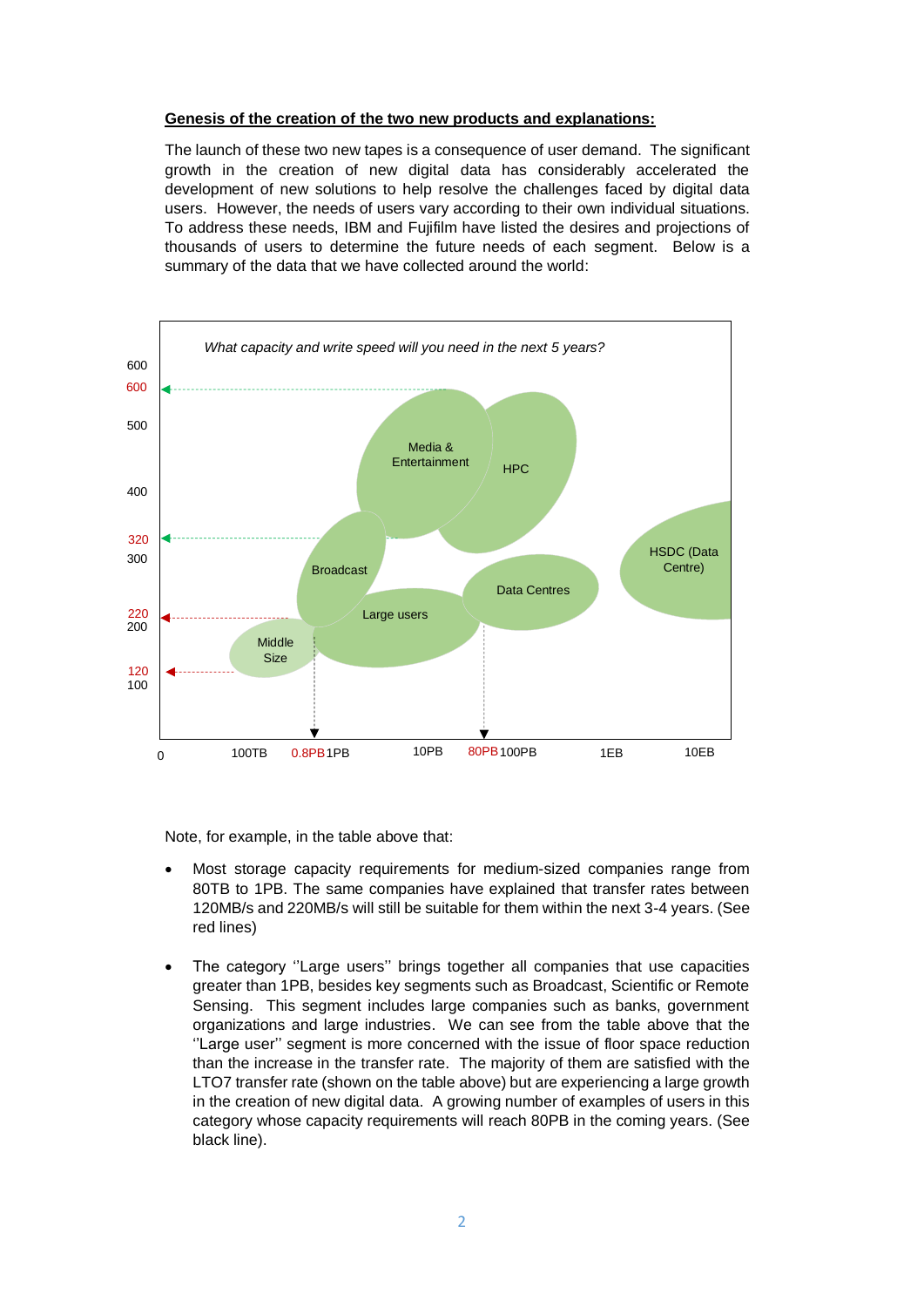Finally, large Datacentres are not necessarily those that require the highest write speed. High write speed is a specific demand that originates from two segments which, for various reasons, would not reject the idea of working with transfer rates well in excess of 400MB/s: the Scientific environment and the Broadcast market.

# **What we at FUJIFILM are preparing for the next 5 years!**

Below you can see the new segmentation of the storage tape range, as envisaged for the different user segments:



A few points about this table:

Why is the transfer rate of LTO8 so close to that of LTO7? The collection of user desires as listed in the "Large users" category reinforced the idea that we should, as a priority, develop a kind of LTO7 tape that would have a capacity which would be twice as large.

- During our discussions with users in this ''Large users'' category, FUJIFILM did not receive any real request to increase the current speed of tape technology. Most companies that store between 1PB and 10PB explained us that they are satisfied with the current speed of the LTO7. Only those with capacity requirements beyond 10PB were looking forward to new possible developments in writing speed. Naturally, a good number of them already uses Enterprise tapes (IBM 3592 or Oracle T10000) or plans to migrate to 3592JE once it will be launched.
- In addition, write speed is one of the criteria on which tape far surpasses Hard Disk since we can see that LTO7's real operational speed is more than 2X faster than the new generations of Hard Disk and 3.5X faster than the majority of HDD used on the European market.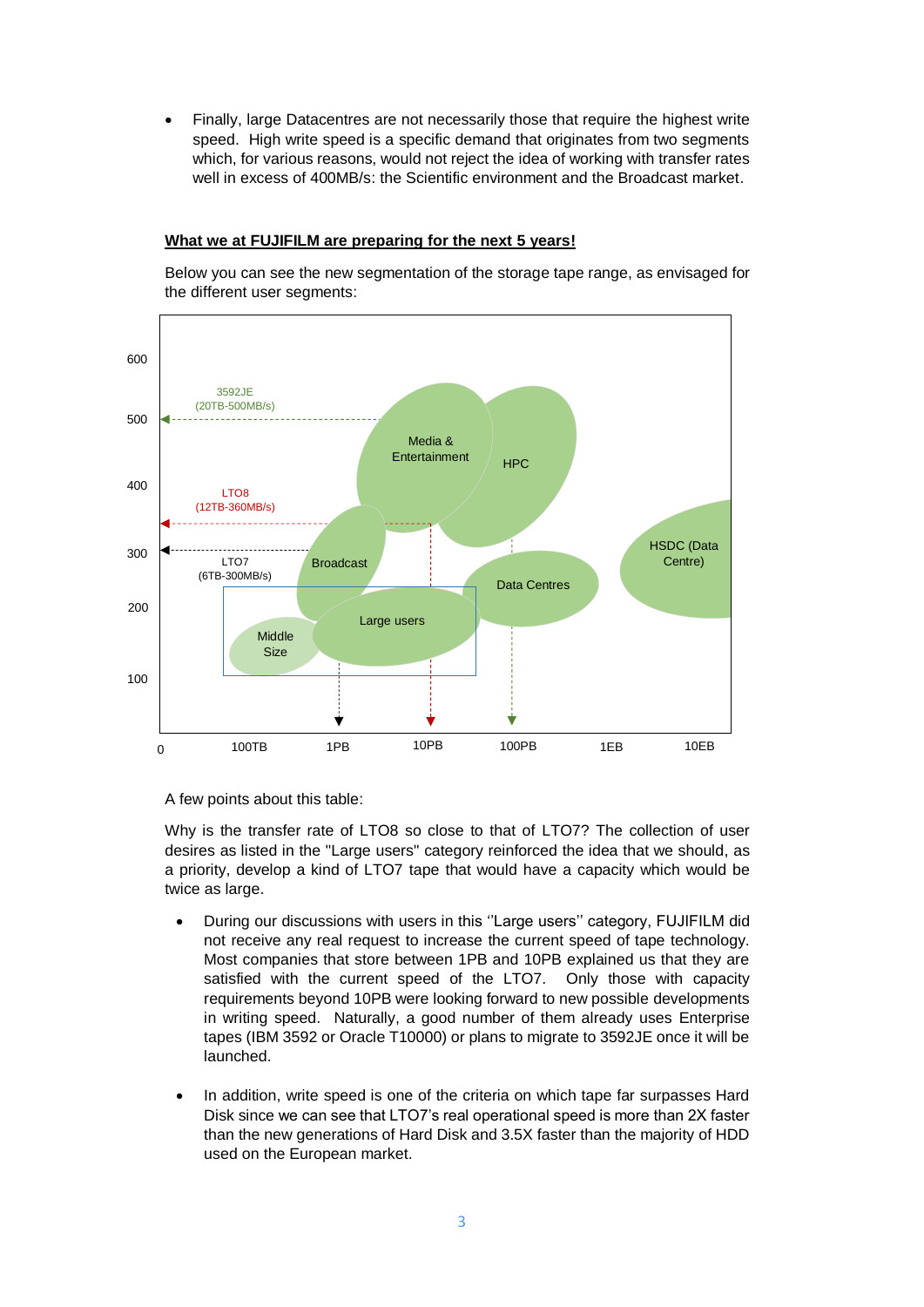- On the other hand, large users state an urgent need for higher capacity tapes in order to reduce the use of floor space and, therefore, the cost of conservation of data cartridges.
- Our survey amongst hundreds of large users in Europe shows that the vast majority of them estimate the cost of conservation of their tape media at an average £0.11 per cartridge per month (2016).
- Many users have accumulated large quantities of LTO tape cartridges over the past 15 years. These users simply ask us to reduce the number of data cartridges that they must keep.
- The explosion of new regulations regarding the long-term retention of data implies that they cannot afford to erase their old data.
- In addition, Hard Disk is not an option due to its three main weaknesses: extremely low security level, very low performance and a TCO that is sometimes close to 20X more expensive than tape technology.
- $\Rightarrow$  Therefore, we had to produce a new LTO tape that would offer double the capacity of the LTO7 tape… it's called LTO8!

# **1) Greater storage capacity = reduction of floor space = cost reduction.**

We can define the issue of floor space and storage capacity through the combination of two major challenges. Please see the table below:

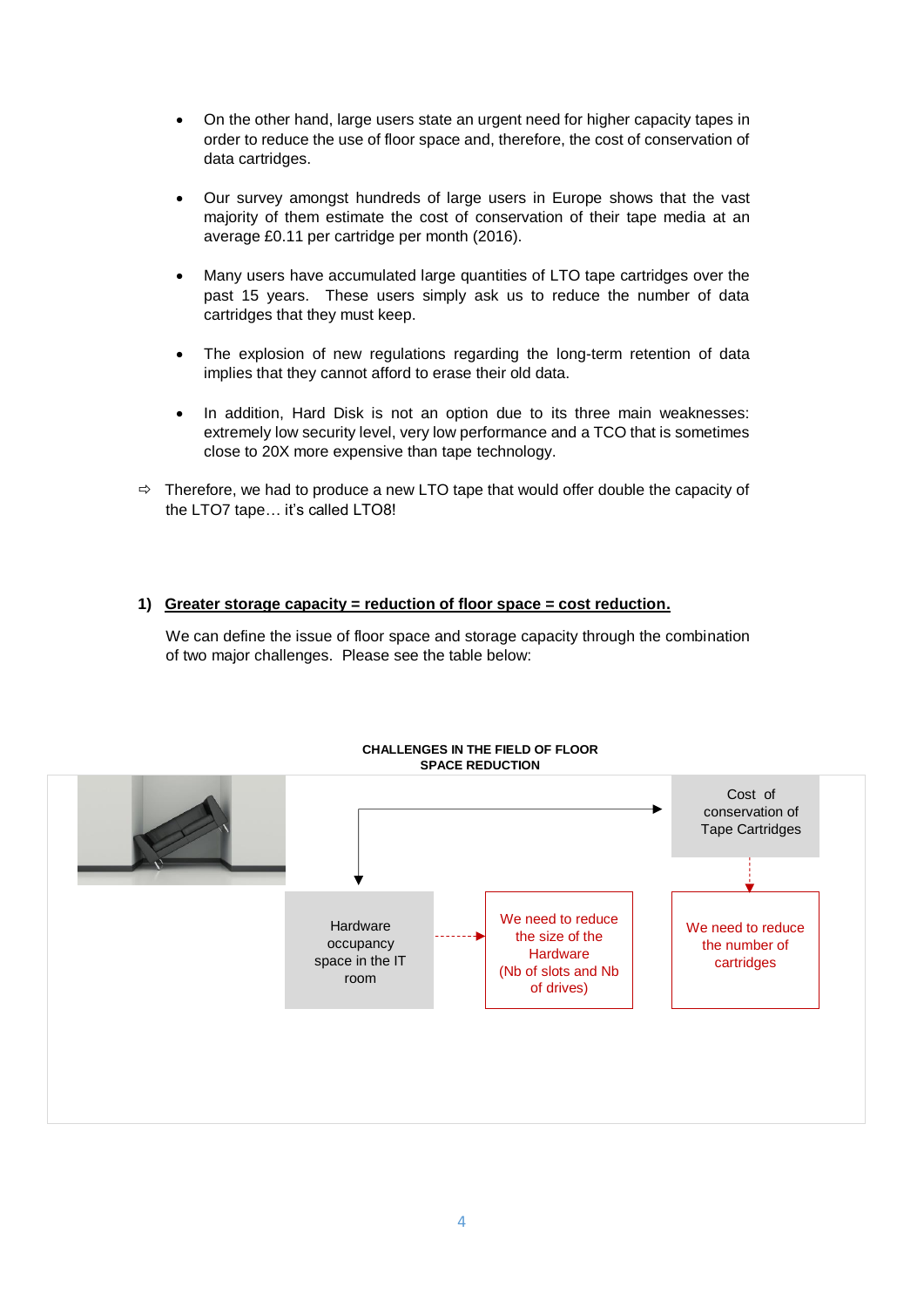a. Conservation of Data: an issue affecting nearly all users.

The question of the quantity of data to be archived and the length of time this data has to be protected affects a very large majority of Companies. The need to create tape cartridges of greater capacity arises for three major reasons!

- Reason 1 is the explosion in the creation of new digital data we can also divide this aspect into two categories. On one hand, we have trades, which are, organically, in strong growth. The demand for production towards these new players generates a sharp increase in storage capacity requirements: data centres, remote sensing, social networks, etc. In the case of these companies, the growth in the creation of new digital data is proportional to the growth of their business. On the other hand, we have companies whose creation of new digital data increases dramatically without necessarily being linked to the growth of their activity. These are the use of new applications, new software or new work tools that generate more digital data to enable the company to progress in its own activity. Of course, Media & Entertainment industry, for whom the switch to 4K format can represent up to 7 times more GB of data to keep than before. We also have the case of industries that multiply digital use in order to measure and calculate the performance of the machines that they create (railway, military & air transport industry). Strong growth in digital data among medium-sized users where the increasing use of 3D-type formats has generated data growth rates in excess of 50% within a year. Finally, the digitization of formats of analogue or paper type is another sector of strong growth of storage capacity.
- The second event is the increase in new regulations concerning the long-term retention of data. The internet is full of studies and analysis on the various costs associated with poor data retention over time. We also have cases of users who cannot delete data that was saved in the 1990s, due to the new regulations and also possible financial penalties to which these companies may need to pay.
- The third major event is the fact that a number of companies have succeeded in generating technological innovations to solve the aforementioned issues. IBM's new read / write head, the Terzetto head, is part of these technological innovations. Fujifilm's tape coating technology, Barium Ferrite, is another breakthrough. These innovations open up new perspectives in terms of the evolution of data storage and backup technologies and offer dramatic advances over previous generations of tapes in terms of storage capacity, write speed or Data integrity. At a time when Hard Disk is at its limit in all of the key criteria: linear density, write speed, and data integrity. It seems that the only two current technologies to offer durable solutions are SSD for specific applications and Data Tapes.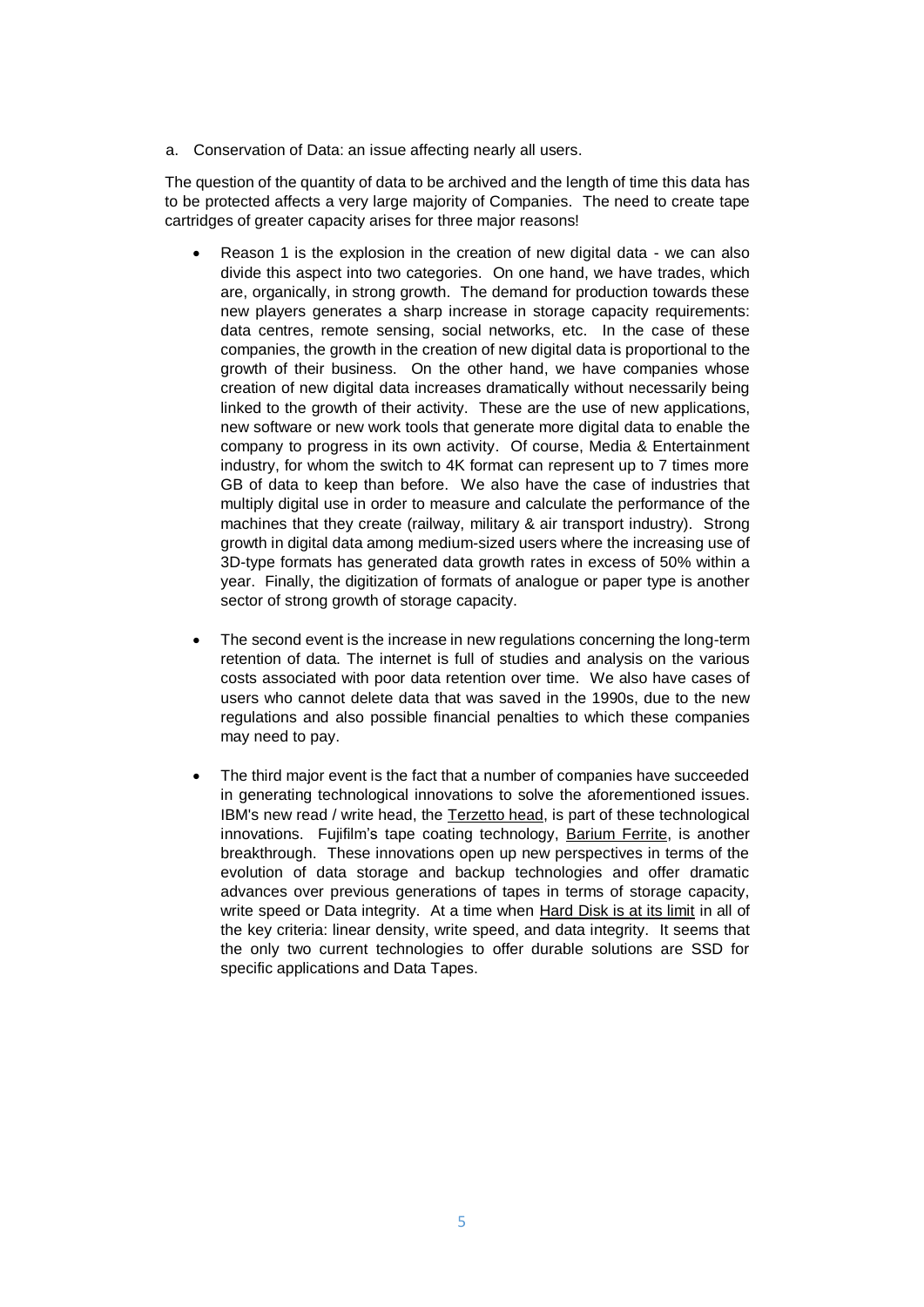b. Reducing the number of Tape cartridges that you will need to use:

If we keep to the estimations that we have collected from the market and go with the idea that the average cost of storing tape cartridges is £0.11 per cartridge per month. We can give two examples on this subject:

### Example 1

A European bank that currently stores 20PB of data on LTO5 tape cartridges. This bank will experience a data growth of 3.5PB per year, and reaches 34PB of data within 5 years. The estimated accumulated cost of retaining the data of this bank will change as follows, depending on the tape generation on which the user will choose to keep data (all figures in  $k \mathcal{L}$  - thousands of  $\mathcal{L}$ ) :



Migration from LTO5 to the new 3592JE in 2018 would allow the bank to save  $E$ 110,000 cost of conservation of the tape cartridges over 5 years.

# Example 2

A larger capacity data cartridge is also a way to reduce the size of the hardware within the IT room and avoid additional expenses related to data growth. Advances in tape technology are also of interest to small and medium sized users. In the case of a user whose available space in their Rack system is a maximum of 5U. If we take the example of the Oracle SL-150 library, which is an ideal product for SMBs because of its scalability, a 5U space can contain 60 tape cartridges spread over two modules of 30 slots each. Since a slot must be reserved for the cleaning cartridge, the available capacity for saving data is 59 slots. Below, you can see the maximum native capacity that the SL150 can save in a 5U (3U +2U) physical space (all figures in TB):

See Information on LTO4, LTO5, LTO6, LTO7 & LTO8.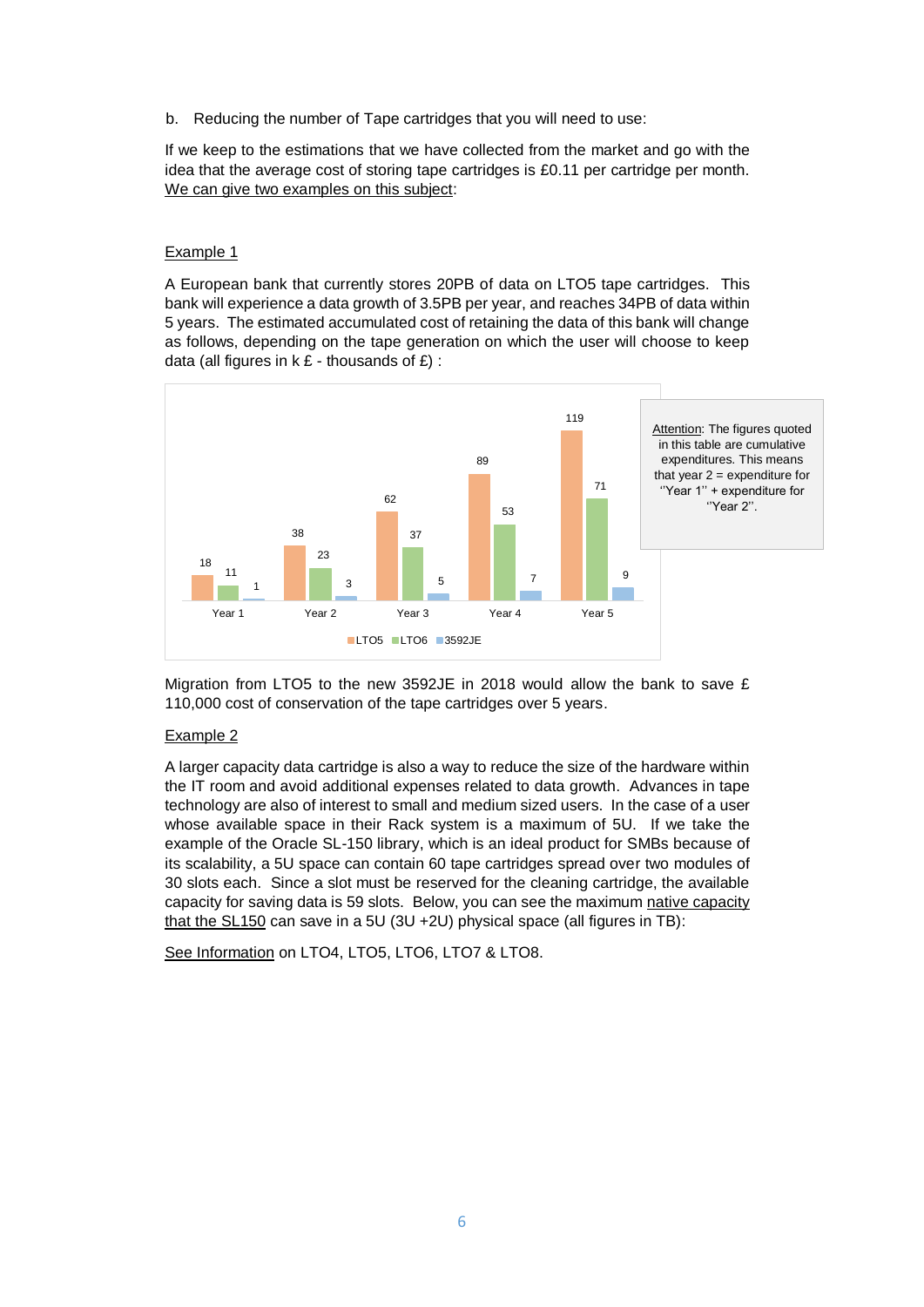

Look at the question from another angle and ask how many Us of Form Factor it would take to contain 0.5PB, 1PB and 1.5PB in a modular library system, such as the Oracle SL-150. See the result below:

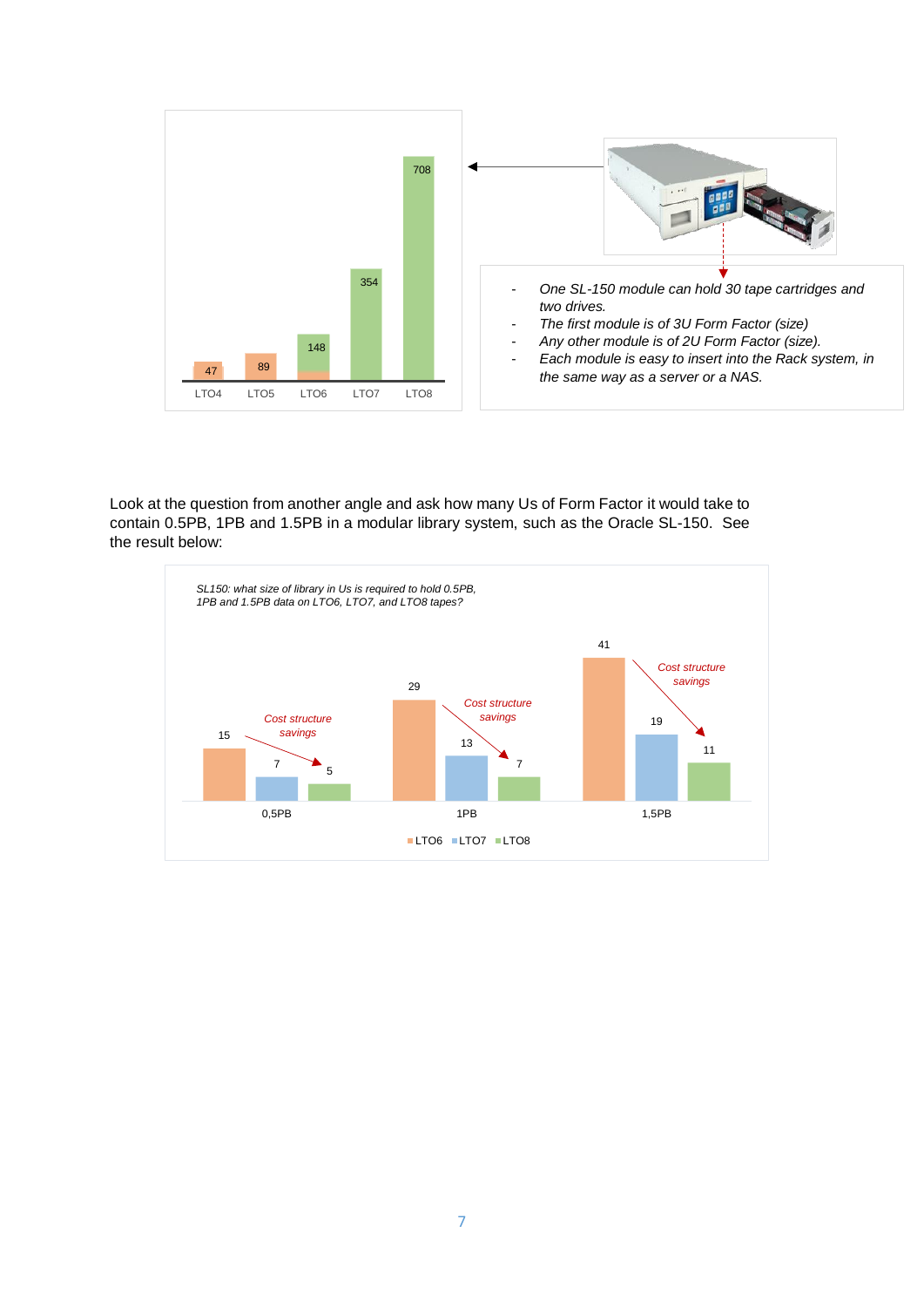## **2) How did we manage to increase the capacity of our tapes at FUJIFILM?**

The development of tapes of higher capacity and performance is difficult but possible. This ability to enhance the Tape is also what differentiates it from Hard Disk. Indeed, increasing capacity involves a number of technical challenges. To summarize what's in the mind of our FUJIFILM Engineers with the following information diagram:



We can see that each improvement made on a data storage medium implies a significant number of new innovations to be reached. Everything has to work at the same time. You cannot increase the capacity of a product without increasing its writing speed, or verify that the data integrity or the lifespan of the drive will not be diminished. Below is a non-exhaustive list of explanations of the graph above, and therefore of the development and manufacturing mechanism of the new FUJIFILM tape storage solutions:

- In order to increase the Storage capacity on a tape, you must be able to increase the number of particles on it (by making them even more microscopic).
- MP particles cannot generate more capacity than the 2.5TB of LTO6. The first reason is that they are too large, and the second and most important reason, is their SNR (Signal-to-Noise Ratio) level, which is far too low for the use of higher capacity tapes (see page 9).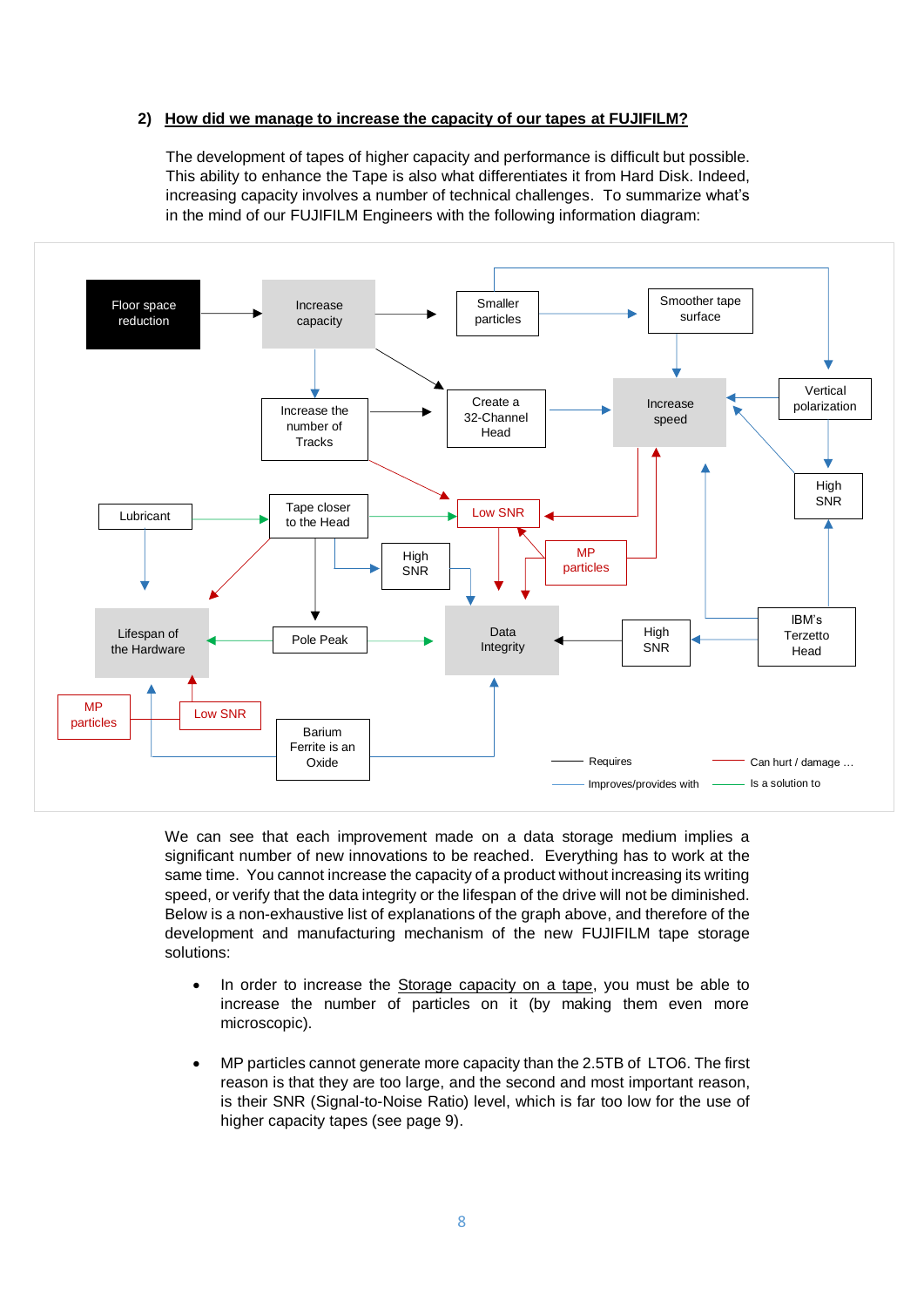- Barium Ferrite particles are the only ones capable of producing higher capacity tapes. The particle sizes used to manufacture LTO7 tapes are also the ones that will be used for manufacturing LTO8 tapes. This means that we do not need to develop smaller particles for the next generation of LTO tapes. For tapes of 20TB or greater, new smaller particles, and thus, a new generation of Barium Ferrite technology will be developed by FUJIFILM.
- As the number of particles are increased on the tape surface, we must increase the number of writing tracks. See below the evolution of the number of the track density of the LTO technology:



# **Track Density Graph**

# **Write speed – Data Integrity and SNR**

It is not enough to increase the capacity of an LTO tape, it is also necessary to increase the writing speed. It was essential to innovate. One example of innovation in the field of tape speed is the use of a **32-channel head**: LTO7 offers a write speed almost twice that of the LTO6. LTO6 used a 16 channel head.

- It was necessary to build smaller heads, that are able to write on narrower tracks since we increased its number. Moreover, with regards to the track density, it can also be noted that the use of narrower writing tracks is a risk for the SNR of the tape. The SNR is fundamental in the process of reading and writing. **The Signal-to-Noise Ratio** is the measure of the magnetic power of a tape. It is the ratio between the signal emission and the noise pollution generated by both the particles and the system. This noise pollution, if too high, can prevent the read head from picking up the signals emitted by the tape. The SNR impacts the write speed as much as the data integrity or the lifetime of a drive. In short, the SNR is the ability of a head to communicate with the tape. MP LTO6 tapes have a poorer SNR as compared to Barium Ferrite LTO6 tapes.
- Another improvement to tape that can cause damage is in the increased speed. The use of smaller sized particles naturally increases the speed of the system - it is faster to cover 10GB of small size particles than 10GB of large size particles. Speed is also a risk for the SNR because the read head, accelerating its movement will have more difficulty in capturing the signals emitted. There are a plethora of factors likely to decrease the SNR, hence the sound quality of the signals emitted by the tape towards the head are critical.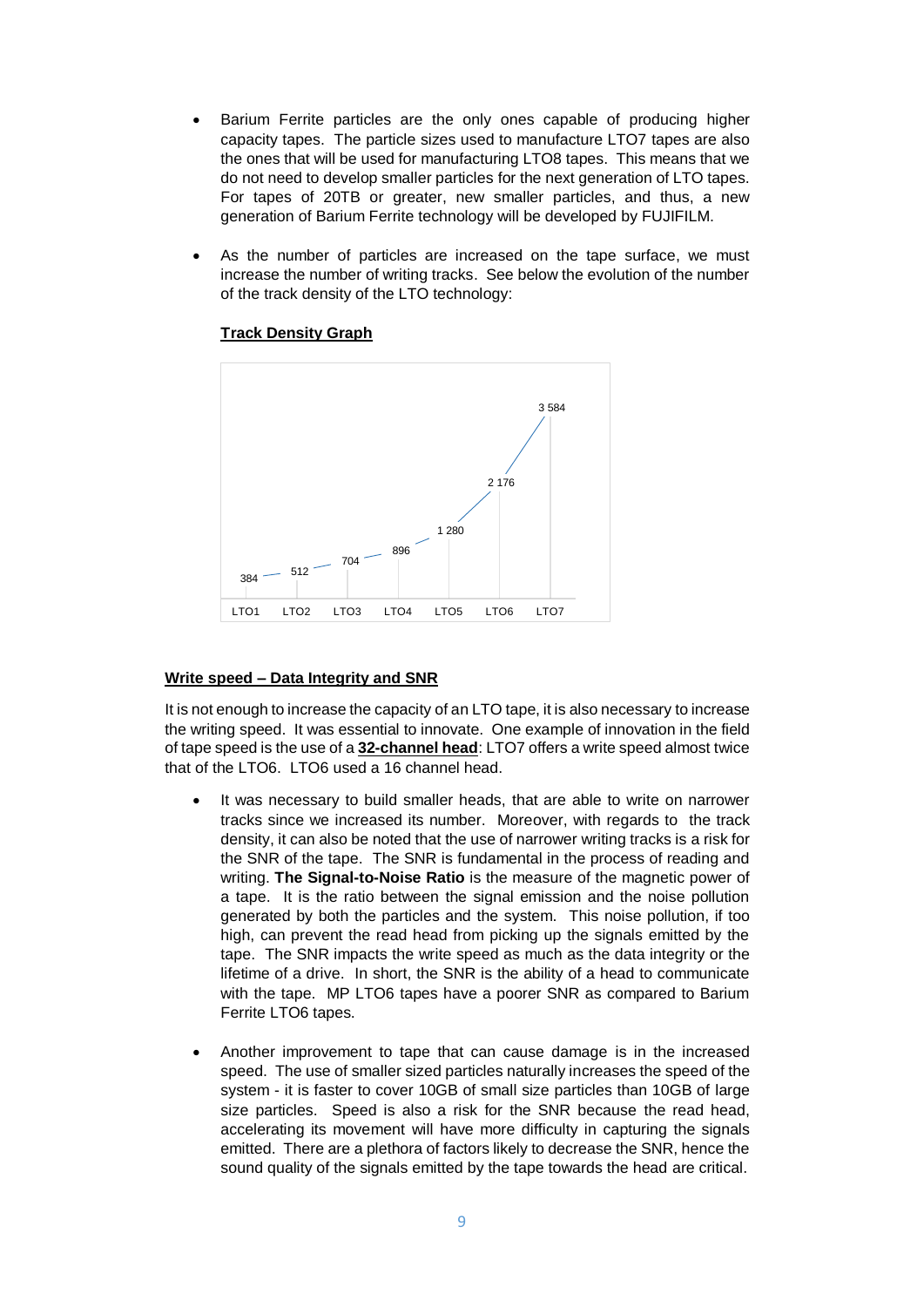There are multiple concrete consequences of a bad SNR: starting with **data integrity**. Data integrity is measured in BER (Bit-Error-Rate). More than in the writing, the actual measure of data integrity is in the ability to read previously written data, whether in a month's time or in five years. If we write with an SNR that is too low, it is exactly as if we wrote on paper using ink that was not dense enough. If, at the moment of writing, the head validates the written data and can read it, it is, however, possible that it won't be able to read it again two weeks later, due to the natural loss in magnetic property from a low SNR. In this case, it would be enough for a micro-meter of a data item to be physically changed, so that the read head would no longer recognize the written data. An " O " would become a " U " and the word wouldn't make sense at the time of reading the data and it would become unreadable for the read head. This is a case of data loss. It is also a major weakness of MP LTO6 tapes.



#### **SNR Graph – Various LTO6 Tapes**

- Another factor of data loss is the fact that the MP particle is made of iron. It will naturally **oxidize over time**. Bit Cells, (the cells that assemble several particles), will no longer be active and, therefore, will no longer be readable.
- A concrete **consequence of a bad SNR in terms of storage capacity**: it is a point that is still related to the data integrity. When the read head degrades, it has increasing difficulty perceiving the signals of a low SNR tape. A low SNR, badly captured by the drive head, will naturally generate errors in the writing. However, when an error is validated by the drive head, it does not return to the block on which the error was committed, it would take too long. The write head will directly go to the next write block and, therefore, waste writing space on a tape. This reduces its real capacity. Our Technical Hotline has received calls from MP tape users who had used only a portion of the total tape capacity due to too many write errors.

#### **New IBM Head**

 In order to address the risk of low SNR related to the track density and the system speed, IBM has developed a new head, **the Terzetto**, whose role in the development of next tape generations is so central, that we can truly speak of a major turning point in the history of tape technology. The principle of the Terzetto is simple: from now on, we will use three heads instead of two heads like the previous generations. The Terzetto is used in LTO technology, from LTO7. Traditional dual heads contained two heads: one for writing one for reading. The read head must check the writing of the first head. Moreover, the write head cannot continue writing until the read head has carried out its verification. The problem is that the head will write a track to the end of the tape and then continue to write in the opposite direction towards the beginning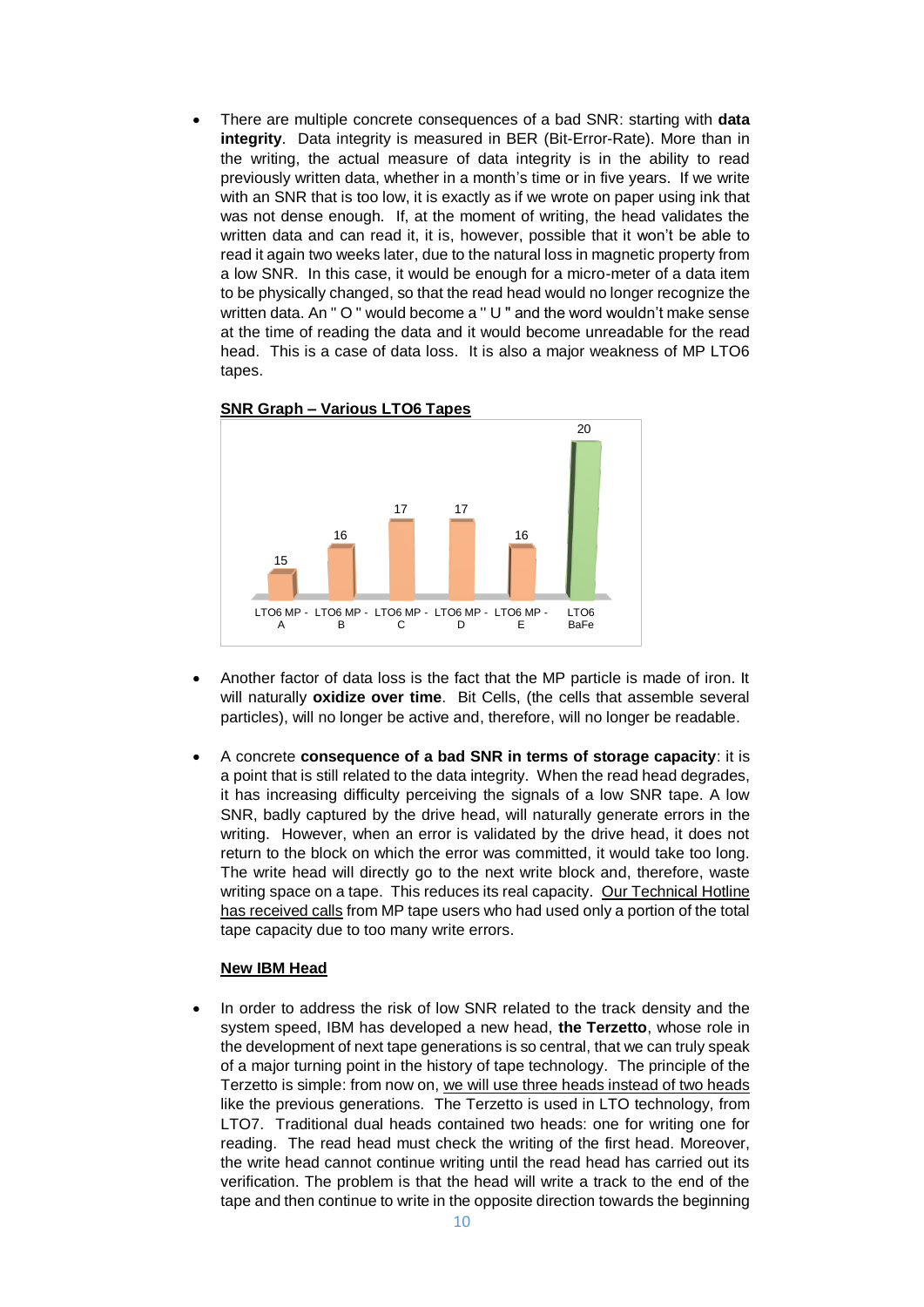of the tape. There is, therefore, a constant alternation in the properties of both Heads. By changing the writing direction, the write head will become the read head and vice versa. This implies that both heads must possess two contradictory properties: writing implies that the head injects magnetic field towards the tape, whereas reading implies that the head must pick up the magnetic fields from the tape. This double property means that these two heads can only function with a medium level of electro-magnetic properties, which is suitable for LTO5 or LTO6 technologies but not for future tape generations. The Terzetto, each head will have its specialization and will only carry out one task - the Terzetto is composed of two write heads and one read head. Each of these three heads is exclusively designed for its function and consequently has more electromagnetic properties than previous heads.

### **Lifespan of the Hardware**

We have seen above that a higher speed can harm the SNR. Additional means which can be used to improve the capture of the signals by the head is to bring the head as close as possible to the tape. Although this solution is satisfactory, it creates a risk for the lifetime of the drive.

It is essential to avoid a contact between the head and the tape, as the head writes or reads through a magnetic field. Any contact with the tape will deposit an amount of debris and contaminants on the drive head. This debris will naturally damage the head and considerably decrease its lifespan.

We recommend the use of Barium Ferrite tapes. The greater SNR's makes it easier for the drive read to receive signals from such tapes. MP LTO tapes will be more likely to have problems in the future.



### **Graph to show time duration before first loss of data with LTO tapes**

### **Tape Protection Systems**

The tape should be smooth. A tape that is too rough could cause problems for the tape head. A lubricant has been developed to serve as a buffer between tape and the head which assists in the manufacture of the latest new high capacity tapes and heads.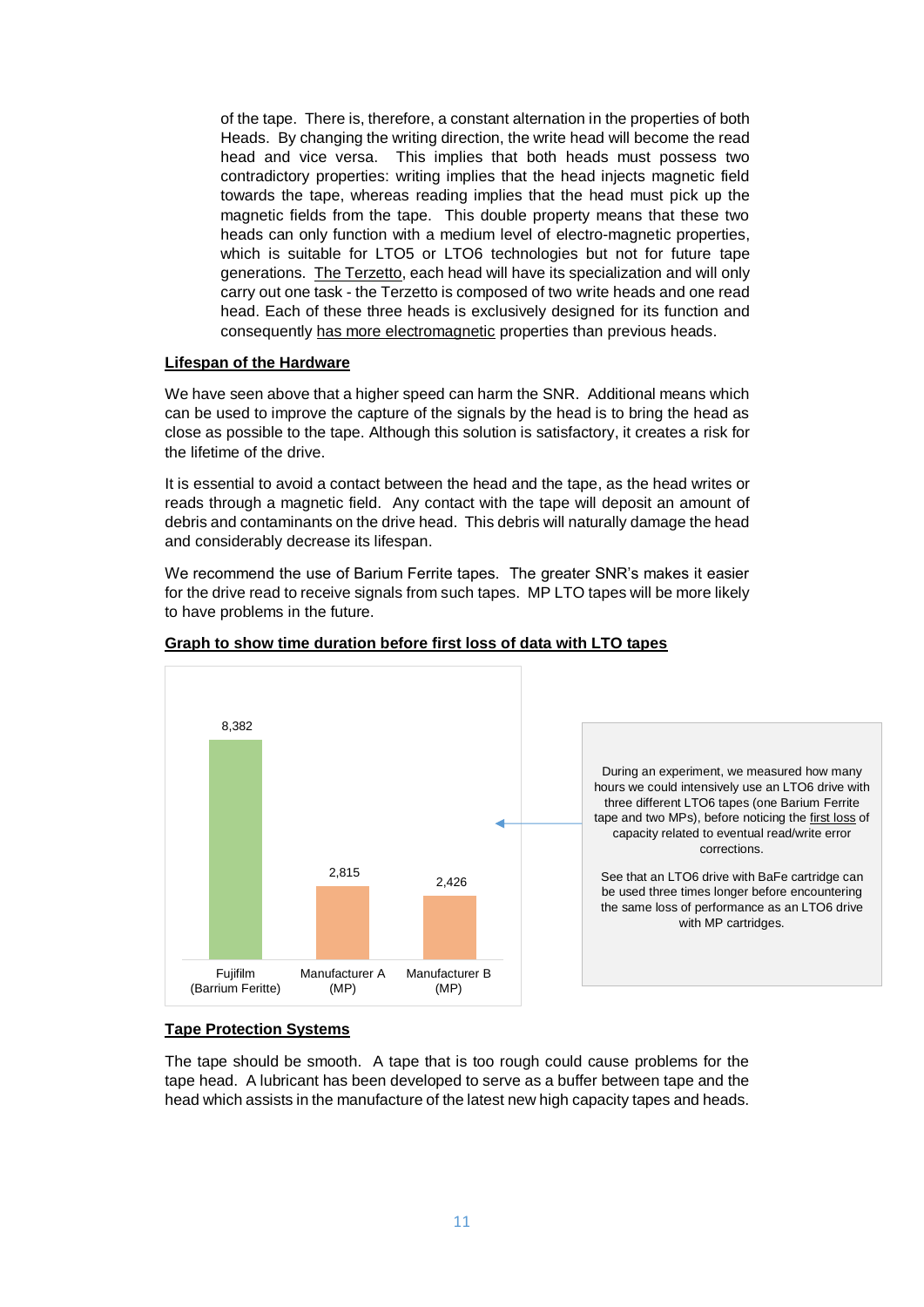# **Summary and Conclusions**

Graph to show latest history of tape technology.



3592 JE LTO7 BaFe LTO6 BaFe LTO6 MP

Some explanations about the table above:

LTO6 BaFe vs LTO6 MP – Factors which differentiates these two qualities of tapes:

- particle size, which results in a smoother surface, contributes to better writing speed and reduces contact between the Drive Head and the tape,
- the SNR, fundamental in all (write error, recording stability, therefore real writing speed, loss of storage capacity etc ...),
- the oxidation of the PM particles, which increases the number of write errors.

LTO7 vs LTO6 - What differentiates these two tape generations:

- the Terzetto Head, of course, which improves the quality of transmission and capture of signals (better data integrity for example),
- the improvement of the SNR, thanks to the Terzetto Head,
- the use of a 32 channel head that dramatically increase the writing speed.

# 3592JE vs LTO:

- Smaller particles with 3592JE
- Consequence of using smaller particles is that the system will operate at a higher speed than any generation of LTO tape. See below the evolution of the writing speeds of the main data storage media: